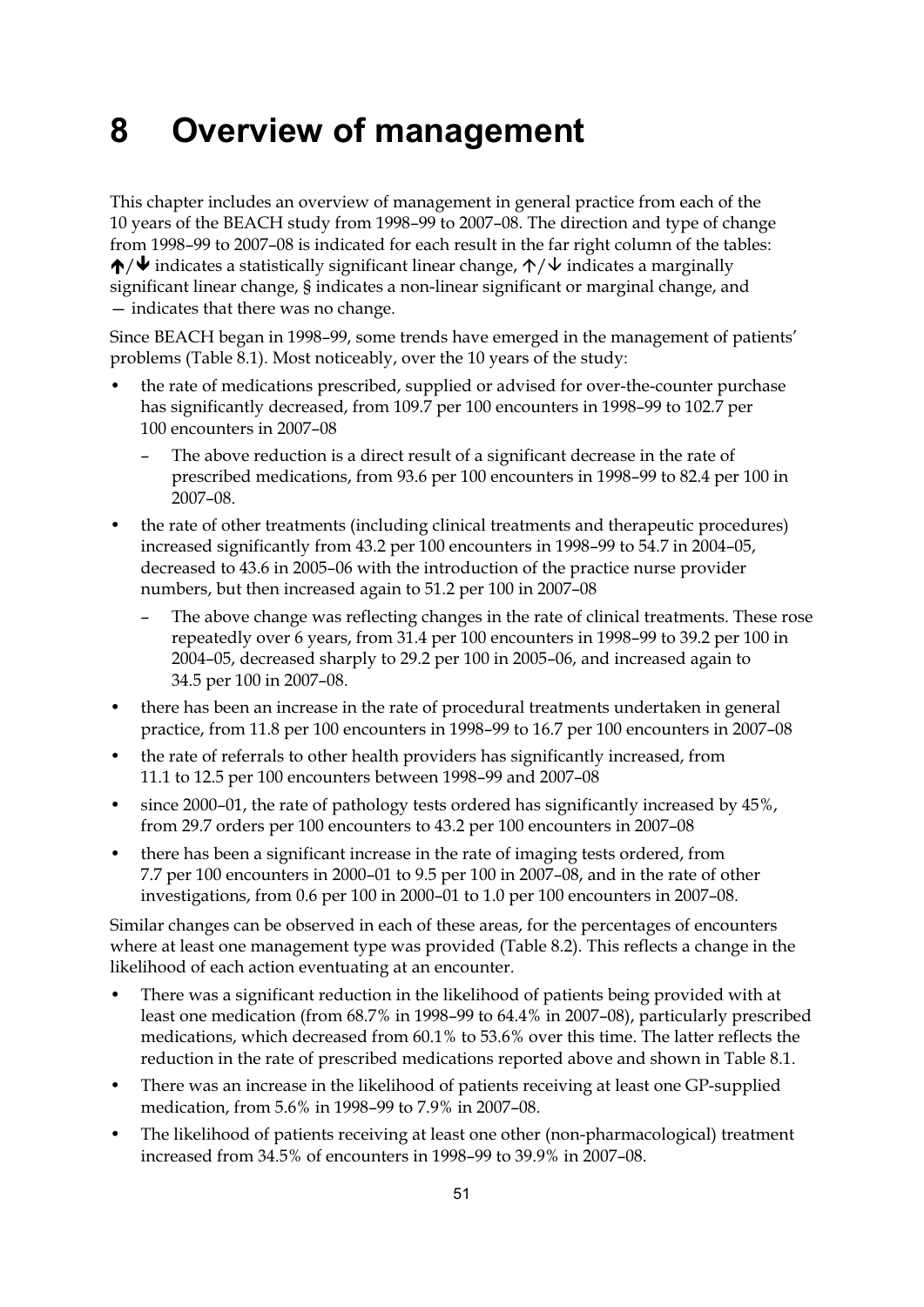- The likelihood of patients receiving at least one procedural treatment at the encounter continually and significantly increased from 10.8% in 1998–99 to 15.0% in 2007–08.
- The likelihood of patients being referred increased significantly (from 10.6% in 1998–99 to 11.8% in 2007–08), particularly referrals to specialists (from 7.1% in 1998–99 to 7.7% in 2007–08) and referrals to emergency departments.
- Contributing to the increase in the rates of pathology and imaging tests ordered per 100 encounters shown in Table 8.1, there was an increase in the likelihood of the GP ordering at least one investigation, from 18.1% in 1998–99 to 23.8% in 2007–08. In 1998–99 the likelihood of at least one pathology test being ordered was 13.2%, and that of at least one imaging test being ordered was 6.3%. By 2007–08 these proportions had significantly increased to 17.4% and 8.3%, respectively (Table 8.2).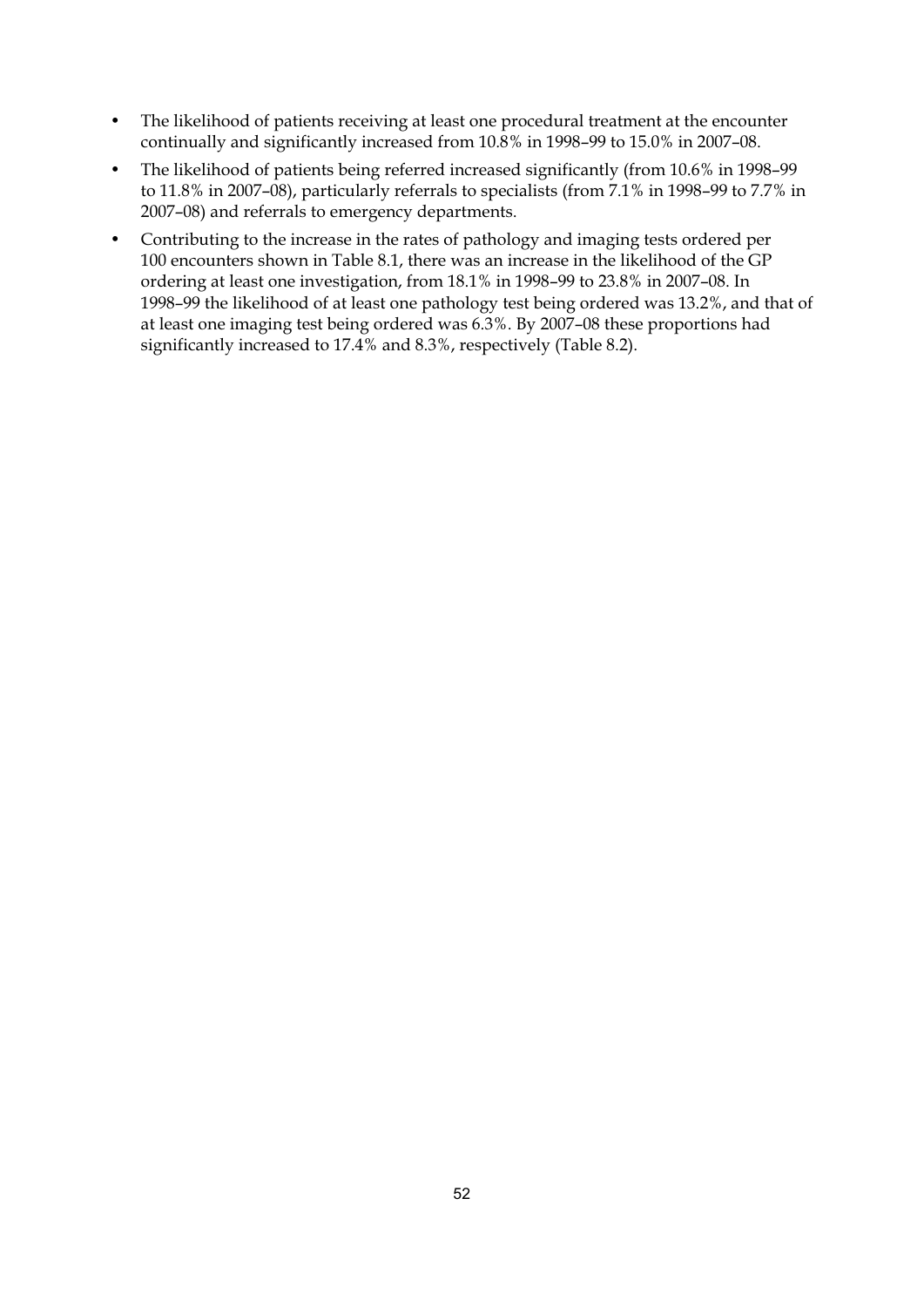| $\sim$ 200 $\sim$<br>ĺ,<br>،<br>ّ<br>こくり ししょうしょ<br>֕ |
|------------------------------------------------------|
| $\vdots$<br>I<br>$\frac{1}{2}$                       |
| I<br>l                                               |

|                                                                                                      |  |                            |                                                   | Rate per 100 encounters (95% CI)   |                           |                                 |                           |                                                                                                                                                                                                                                                                                                                                                                                        |
|------------------------------------------------------------------------------------------------------|--|----------------------------|---------------------------------------------------|------------------------------------|---------------------------|---------------------------------|---------------------------|----------------------------------------------------------------------------------------------------------------------------------------------------------------------------------------------------------------------------------------------------------------------------------------------------------------------------------------------------------------------------------------|
| 2000-01<br>1999-00<br>1998-99                                                                        |  | $2001 - 02$                | $2002 - 03$                                       | $2003 - 04$                        | $2004 - 05$               | $2005 - 06$                     | 2006-07                   | $\begin{picture}(20,5) \put(0,0){\vector(0,1){10}} \put(15,0){\vector(0,1){10}} \put(15,0){\vector(0,1){10}} \put(15,0){\vector(0,1){10}} \put(15,0){\vector(0,1){10}} \put(15,0){\vector(0,1){10}} \put(15,0){\vector(0,1){10}} \put(15,0){\vector(0,1){10}} \put(15,0){\vector(0,1){10}} \put(15,0){\vector(0,1){10}} \put(15,0){\vector(0,1){10}} \put(15,0){\vector(0,$<br>2007-08 |
| $(n = 99, 307)$<br>$(n = 104, 856)$<br>$(n = 96, 901)$                                               |  | $(n = 96, 973)$            | $(n = 100, 987)$                                  | $(n = 98, 877)$                    | $(n = 94,386)$            | $(n = 101, 993)$                | $(n = 91,805)$            | $(n = 95,898)$                                                                                                                                                                                                                                                                                                                                                                         |
| $109.7$<br>$107.4 - 112.0$ ) $(107.8 - 112.4)$ $(105.7 - 110.6)$                                     |  | $104.5$<br>$(102.2-106.9)$ | $103.8$<br>$(101.4 - 106.2)$                      | $(102.1 - 106.7)$<br>104.4         | $101.5$<br>(99.3–103.8)   | $(101.8 - 107.0)$<br>104.4      | $101.5$<br>(99.2–103.9)   | $(100.3 - 105.0)$<br>102.7                                                                                                                                                                                                                                                                                                                                                             |
| $\begin{array}{c} 92.3 \\ (89.9 - 94.7) \end{array}$<br>$93.8$<br>(91.5–96.2)<br>93.6<br>(91.2–96.1) |  | 88.0<br>(85.6–90.4)        | 84.3<br>(81.8–86.9)                               | $(83.6 - 88.5)$<br>86.0            | $(81.2 - 85.5)$<br>83.4   | $(83.3 - 88.4)$<br>85.8         | $83.3$<br>$(81.0 - 85.5)$ | $(80.3 - 84.6)$<br>82.4                                                                                                                                                                                                                                                                                                                                                                |
| $(5.7 - 8.1)$<br>$(6.8-7.9)$<br>$7.3$<br>(6.5–8.1)                                                   |  | $7.6$<br>(6.3–9.0)         | $(7.6-11.0)$                                      | $(74 - 9.8)$                       | $(7.3 - 8.9)$             | $(8.2 - 9.5)$                   | $(8.2 - 9.6)$             | $10.1$<br>(9.5–10.7)                                                                                                                                                                                                                                                                                                                                                                   |
| $(8.1 - 9.8)$<br>$94$<br>(8.6-10.2)<br>$(8.1 - 9.5)$                                                 |  | $(8.1 - 9.6)$              | $(9.2 - 11.1)$<br>10.2                            | $(9.0 - 10.6)$<br>$9.\overline{8}$ | $(9.1 - 11.0)$<br>10.1    | $(9.0 - 10.5)$<br>$\frac{8}{9}$ | $(8.7-10.1)$              | $(9.3 - 10.9)$<br>10.0                                                                                                                                                                                                                                                                                                                                                                 |
| $49.4$<br>(47.1–51.7)<br>$46.0$<br>$(44.1 - 47.8)$<br>$43.2$<br>$(41.3-45.1)$                        |  | 51.9<br>(49.6–54.2)        | 51.8<br>(49.3–54.3)                               | 51.4<br>(48.9–53.8)                | 54.7<br>(52.1–57.3)       | $(41.5 - 45.8)$<br>43.6         | $44.7$<br>$(42.3 - 47.0)$ | 51.2<br>(48.9–53.6)                                                                                                                                                                                                                                                                                                                                                                    |
| $37.2$<br>(35.1–39.3)<br>$33.5$<br>(31.8–35.2)<br>$31.4$<br>(29.7–33.0)                              |  | $38.1$<br>$(36.1 - 40.1)$  | $37.2$<br>(35.0–39.4)                             | $(34.5 - 38.8)$<br>36.6            | $39.2$<br>$(37.1-41.4)$   | $29.2$<br>$(27.3-31.1)$         | $29.5$<br>$(27.6-31.4)$   | $(32.5 - 36.5)$<br>34.5                                                                                                                                                                                                                                                                                                                                                                |
| $12.2$<br>(11.6–12.8)<br>$12.5$<br>(11.9–13.0)<br>$118$<br>$(11.2-12.5)$                             |  | $(13.1 - 14.5)$            | $14.6$<br>(13.9–15.3)                             | $14.7$<br>(14.0–15.5)              | $15.5$<br>$(14.6 - 16.4)$ | $14.4$<br>(13.7–15.1)           | $15.2$<br>$(14.4-16.0)$   | $(15.9 - 17.5)$<br>16.7                                                                                                                                                                                                                                                                                                                                                                |
| $10.4$<br>$(10.0-10.8)$<br>$11.1$<br>(10.7–11.6)<br>$11.1$<br>(10.7–11.6)                            |  | $10.5$<br>$(10.1-10.9)$    | $(10.7 - 11.6)$                                   | $11.6$<br>$(11.1-12.1)$            | $11.5$<br>$(11.1-12.0)$   | $(11.5-12.5)$                   | $12.2$<br>(11.7–12.7)     | $(12.0 - 13.0)$<br>12.5                                                                                                                                                                                                                                                                                                                                                                |
| $(2.2 - 0.2)$<br>$7.2$<br>(6.9–7.5)<br>$(7.7-1.7)$                                                   |  | $(7.0 - 7.6)$              | $(7.3 - 8.0)$                                     | $7.9$<br>$(7.5-8.2)$               | $(0.8-7.7)$               | $(7.8 - 8.5)$                   | $(7.7 - 8.4)$             | $(7.6 - 8.3)$                                                                                                                                                                                                                                                                                                                                                                          |
| $(2.2 - 2.5)$<br>$\begin{array}{c} 3.1 \\ (2.9 - 3.3) \end{array}$<br>$(2.8-3.2)$                    |  | $(2.1 - 2.4)$              | $2.5$<br>(2.3–2.7)                                | $(2.4 - 2.8)$                      | $2.7$<br>$(2.5-2.9)$      | $(2.7 - 3.1)$                   | $(2.9 - 3.3)$             | $3.5$<br>(3.2-3.7)                                                                                                                                                                                                                                                                                                                                                                     |
| $0.5$<br>$(0.4 - 0.6)$<br>$(0.6 - 0.8)$<br>$(0.6 - 0.8)$                                             |  | $(0.4 - 0.5)$              | $(0.5 - 0.6)$                                     | $(0.5 - 0.6)$                      | $0.5$<br>$(0.4 - 0.5)$    | $(0.3 - 0.4)$                   | $(0.3 - 0.5)$             | $(0.3 - 0.5)$<br>0.4                                                                                                                                                                                                                                                                                                                                                                   |
| $0.1$<br>(0.1-0.1)<br>$0.1$<br>(0.1-0.1)<br>$0.1$<br>(0.0-0.1)                                       |  | $0.1$<br>(0.1-0.2)         | $0.1$<br>(0.1-0.2)                                | $0.2$<br>(0.1-0.2)                 | $0.2$<br>(0.1-0.2)        | $0.2$<br>(0.2–0.2)              | $0.2$<br>(0.1-0.2)        | $\begin{array}{c} 0.2 \\ (0.2{\rm -}0.3) \end{array}$                                                                                                                                                                                                                                                                                                                                  |
| $0.2$<br>(0.1-0.2)<br>$0.0^{T}$<br>(0.0–0.0)<br>$0.0^{T}$<br>(0.0–0.0)                               |  | $(0.3 - 0.4)$              | $\begin{array}{c} 0.3 \\ (0.2 - 0.3) \end{array}$ | $0.4$<br>(0.4–0.5)                 | $0.4$<br>(0.4–0.5)        | $0.4$<br>(0.3–0.4)              | $(0.5 - 0.6)$             | $0.5$<br>$(0.4 - 0.6)$                                                                                                                                                                                                                                                                                                                                                                 |

53

*(continued)*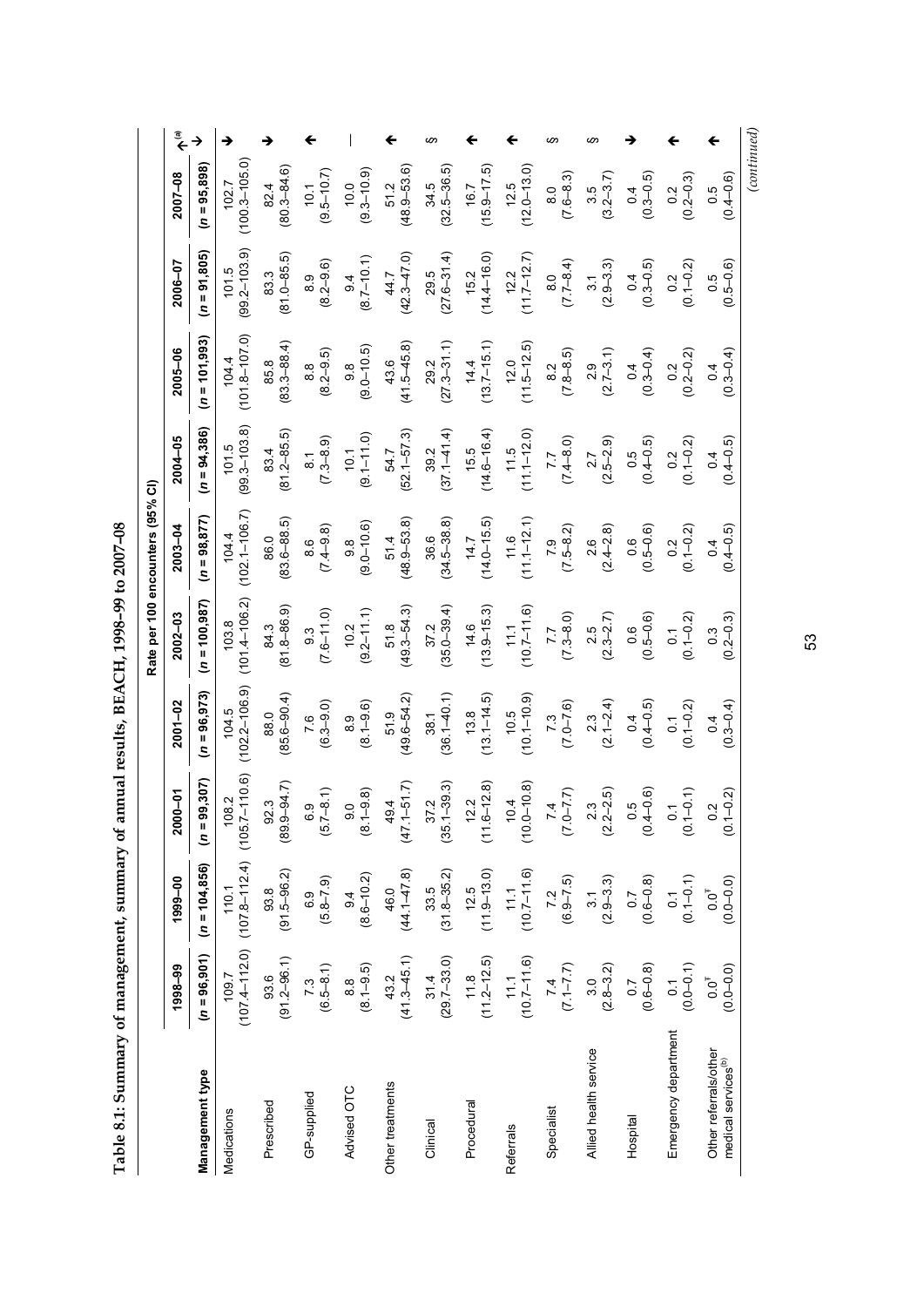|                                     |               |                                         |                            |                         | Rate per 100 encounters (95% CI)                 |                              |                                |                                 |                               |                                |  |
|-------------------------------------|---------------|-----------------------------------------|----------------------------|-------------------------|--------------------------------------------------|------------------------------|--------------------------------|---------------------------------|-------------------------------|--------------------------------|--|
|                                     | 1998-99       | 1999-00                                 | 2000-01                    | 2001-02                 | 2002-03                                          | 2003-04                      | 2004-05                        | $2005 - 06$                     | 2006-07                       | 2007-08                        |  |
| Management type                     |               | $(n = 96,901)$ $(n = 104,856)$ $(n = 9$ | 9,307                      |                         | $(n = 96, 973)$ $(n = 100, 987)$ $(n = 98, 877)$ |                              |                                | $(n = 94,386)$ $(n = 101,993)$  | $(n = 91,805)$ $(n = 95,898)$ |                                |  |
| Pathology <sup>(c)</sup>            | ≷<br>Z        | N<br>N                                  | $(-30.9)$<br>29.7<br>(28.4 | $(29.7 - 32.4)$<br>31.0 | $(31.5 - 34.4)$<br>32.9                          | $(33.7 - 36.7)$<br>35.2      | $(35.2 - 38.2)$<br>36.7        | $(36.9 - 40.3)$<br>38.6         | $(40.7 - 44.2)$<br>42.4       | $(41.3 - 45.0)$<br>43.2        |  |
| maging <sup>(c)</sup>               | $\frac{2}{2}$ | $\tilde{\mathfrak{F}}$                  | $7.3 - 8.0$                | $7.6 - 8.2$<br>7.9      | $(0.6 - 2.8)$<br>8.6                             | $7.8 - 8.6$<br>$\frac{2}{8}$ | $(8.0 - 8.6)$<br>8.3           | $(8.4 - 9.2)$<br>8.8            | $(8.6 - 9.3)$<br>9.0          | $(9.2 - 9.9)$<br>9.5           |  |
| Other investigations <sup>(c)</sup> | ≷<br>N<br>Z   | NAV                                     | $(0.5 - 0.7)$<br>ဖ         | $(0.8 - 1.0)$<br>0.9    | $(0.8 - 1.2)$<br>$\frac{0}{1}$                   | $0.9 - 1.2$<br>$\frac{1}{1}$ | $(0.9 - 1.3)$<br>$\frac{1}{1}$ | $(0.9 - 1.1)$<br>$\frac{10}{1}$ | $(1.0 - 1.2)$<br>1.1          | $(0.9 - 1.1)$<br>$\frac{0}{1}$ |  |

**Table 8.1 (continued): Summary of management, summary of annual results, BEACH, 1998–99 to 2007–08**  Table 8.1 (continued): Summary of management, summary of annual results, BEACH, 1998-99 to 2007-08

 $\bm{\psi}$  indicates a statistically significant change, § indicates a non-linear significant or marginal change, and — indicates there was no change. The direction and type of change is indicated for each result:  $\Lambda\!\!\!\!\Lambda\black!\!\!\Lambda$  indicates a statistically significant change, § indicates a non-linear significant or marginal change, and — indicates there was no change. (a) The direction and type of change is indicated for each result:  $\spadesuit$ 

(b) Other referrals and other medical services have been grouped for comparability. In the first 2 years 'other medical services' and 'other referrals' were grouped and reported together. Other referrals and other medical services have been grouped for comparability. In the first 2 years 'other medical services' and 'other referrals' were grouped and reported together.  $\widehat{\mathfrak{g}}$   $\widehat{\mathfrak{g}}$   $\widehat{\mathfrak{g}}$ 

(c) In the third year of BEACH, the data collection and data coding system for pathology, imaging and other investigations changed. Data from 1998–99 and 1999–00 are not comparable to those from 2000–01 onward. In the third year of BEACH, the data collection and data coding system for pathology, imaging and other investigations changed. Data from 1998-99 and 1999-00 are not comparable to those from 2000-01 onward.

Rates are reported to one decimal place. This indicates that the rate is < 0.05 per 100 encounters. Rates are reported to one decimal place. This indicates that the rate is < 0.05 per 100 encounters. -

*Note:* CI—confidence interval; NAv—not available; OTC—over-the-counter. Note: CI-confidence interval; NAv-not available; OTC-over-the-counter.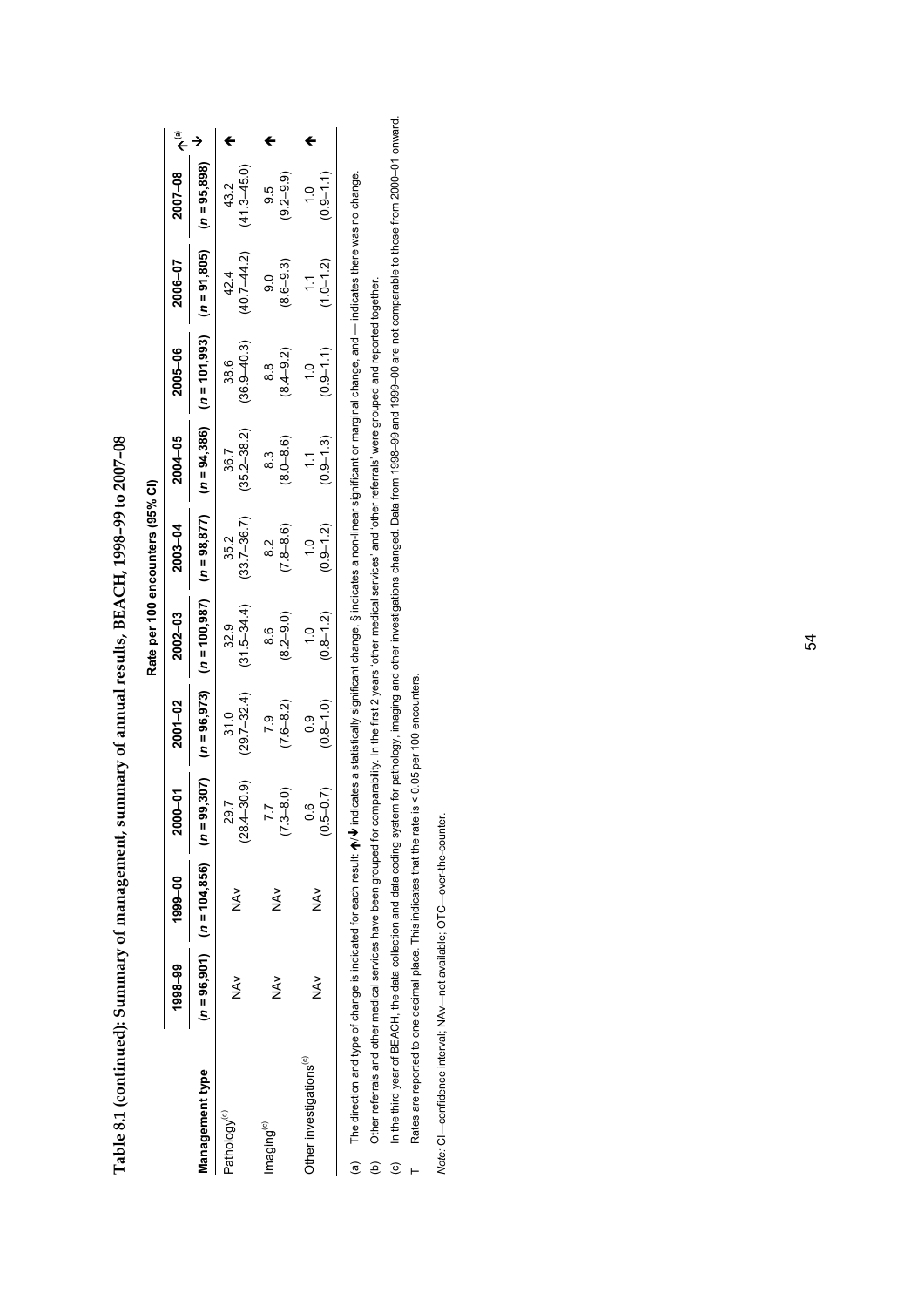Table 8.2: Encounters and problems for which at least one management was recorded, BEACH, 1998-99 to 2007-08 **Table 8.2: Encounters and problems for which at least one management was recorded, BEACH, 1998–99 to 2007–08** 

|                                                | مٌ          | $\rightarrow$        |                           |                                  |                         |                         |                                                   |                                 |                           | m                         |                           |                         | ←                    | ဖာ                    |                                   |
|------------------------------------------------|-------------|----------------------|---------------------------|----------------------------------|-------------------------|-------------------------|---------------------------------------------------|---------------------------------|---------------------------|---------------------------|---------------------------|-------------------------|----------------------|-----------------------|-----------------------------------|
|                                                | 2007-08     | $(n = 95,898)$       | $(91.3 - 92.4)$<br>91.9   | $(81.4 - 82.9)$<br>82.2          | $(63.4 - 65.3)$<br>64.4 | $(52.6 - 54.5)$<br>53.6 | $(7.4 - 8.4)$                                     | $(8.3 - 9.6)$                   | $(38.3 - 41.4)$<br>39.9   | $(26.1 - 28.9)$<br>27.5   | $(14.3 - 15.7)$<br>15.0   | $(11.3 - 12.2)$<br>11.8 | $(7.4 - 8.0)$        | $(3.1 - 3.5)$         | $(0.3 - 0.5)$                     |
|                                                | 2006-07     | $(n = 91,805)$       | $(89.8 - 91.0)$<br>90.4   | $(79.1 - 80.8)$<br>79.9          | $(63.0 - 64.9)$<br>63.9 | $(53.2 - 55.1)$<br>54.1 | $(6.3 - 7.3)$<br>6.8                              | $(7.8 - 8.9)$<br>$\frac{4}{8}$  | $(33.8 - 36.9)$<br>35.3   | $23.8$<br>$(22.5-25.2)$   | $(13.2 - 14.5)$<br>13.8   | $11.5$<br>$(11.0-11.9)$ | $(7.4 - 8.0)$        | $(2.8 - 3.1)$<br>3.0  | $(0.3 - 0.5)$<br>0.4              |
|                                                | 2005-06     | $(n = 101,993)$      | $(90.6 - 91.8)$<br>91.2   | $(80.6 - 82.1)$<br>81.4          | $(64.3 - 66.2)$<br>65.2 | $(54.5 - 56.6)$<br>55.6 | $6.4$<br>$(6.0-6.9)$                              | $(8.0 - 9.2)$                   | $35.1$<br>$(33.7-36.6)$   | $24.0$<br>$(22.7-25.4)$   | $(12.6 - 13.8)$<br>13.2   | $(10.9 - 11.8)$<br>11.3 | $7.9$<br>$(7.5-8.2)$ | $2.8$<br>$(2.6-3.0)$  | $(0.3 - 0.4)$                     |
|                                                | 2004-05     | $(n = 94,386)$       | $(91.3 - 92.5)$<br>91.9   | $(81.6 - 83.2)$<br>82.4          | $(63.4 - 65.2)$<br>64.3 | 54.8<br>(53.8–55.8)     | $6.2$<br>(5.7–6.7)                                | $(8.1 - 9.4)$<br>$\overline{8}$ | $41.2$<br>(39.7–42.8)     | $30.5$<br>$(29.1 - 32.0)$ | $(13.1 - 14.6)$<br>13.8   | $(10.5 - 11.3)$<br>10.9 | $7.5$<br>$(7.2-7.8)$ | $(2.5-2.8)$           | $(0.4 - 0.5)$<br>0.5              |
| Per cent of encounters <sup>(a)</sup> (95% CI) | $2003 - 04$ | $(n = 98, 877)$      | $(90.9 - 92.0)$<br>91.5   | $(81.5 - 83.1)$<br>82.3          | $(64.7 - 66.5)$<br>65.6 | $(54.6 - 56.9)$<br>55.7 | $6.5$<br>$(5.8 - 7.3)$                            | $(8.0 - 9.3)$                   | $(37.8 - 40.8)$<br>39.3   | $28.9$<br>$(27.4 - 30.3)$ | $(12.7 - 13.9)$<br>13.3   | $(10.5 - 11.5)$         | $7.6$<br>$(7.3-8.0)$ | $(2.5$<br>$(2.3-2.7)$ | $(0.5-0.6)$                       |
|                                                | $2002 - 03$ | $(n = 100, 987)$     | $91.3$<br>(90.6–92.0)     | $(81.6 - 83.3)$<br>82.5          | $(64.9 - 66.8)$<br>65.8 | 54.9<br>(53.7–56.1)     | $(6.0 - 7.7)$                                     | $(8.3 - 9.8)$<br>9.0            | $(37.8 - 40.9)$<br>39.4   | $29.2$<br>$(27.7-30.6)$   | $(12.6 - 13.8)$<br>13.2   | $(10.2 - 11.0)$<br>10.6 | $(7.5 - 0.7)$        | $(2.2 - 2.6)$         | $(0.5 - 0.6)$<br>0.6              |
|                                                | 2001-02     | $(n = 96, 973)$      | $91.8$<br>$(91.3 - 92.3)$ | $(82.5 - 84.0)$<br>83.2          | $(65.7 - 67.5)$<br>66.6 | $57.4$<br>(56.4–58.5)   | $\begin{array}{c} 5.8 \\ (5.1 - 6.5) \end{array}$ | $(7.4 - 8.6)$                   | $39.5$<br>$(38.1 - 41.0)$ | $29.7$<br>$(28.4-31.1)$   | $12.7$<br>(12.0–13.3)     | $10.0$<br>$(9.6-10.4)$  | $7.0$<br>(6.7–7.3)   | $(2.1 - 2.4)$         | $(0.4 - 0.5)$<br>$\overline{0}$   |
|                                                | 2000-01     | 99,307)<br>$\bar{a}$ | $91.6$<br>$(91.0-92.2)$   | $(82.7 - 84.2)$<br>83.5          | $(67.1 - 68.9)$<br>68.0 | 59.8<br>(58.7–60.8)     | $(4.5-5.7)$                                       | $(7.3 - 8.6)$                   | $37.6$<br>(36.2–39.1)     | $29.0$<br>$(27.6-30.3)$   | $(10.6 - 11.7)$<br>111    | $(9.6 - 10.3)$<br>9.9   | $(6.8 - 7.4)$        | $(2.1 - 2.4)$         | $0.5$<br>$(0.4-0.6)$              |
|                                                | 1999-00     | $(n = 104, 856)$     | $(91.7 - 92.7)$<br>92.2   | $(83.1 - 84.5)$<br>83.8          | $68.5$<br>$(67.6-69.3)$ | $(59.1 - 61.1)$<br>60.1 | $(4.5 - 5.6)$<br>5.1                              | $(7.7 - 8.9)$                   | $(35.0 - 37.4)$<br>36.2   | $27.0$<br>$(25.8-28.2)$   | $(11.0 - 11.9)$           | $(10.0 - 10.8)$<br>10.4 | $(6.6 - 7.2)$<br>6.9 | $(2.8 - 3.2)$<br>3.0  | $(0.6 - 0.8)$<br>$\overline{0.7}$ |
|                                                | 1998-99     | $(n = 96, 901)$      | $91.9$<br>(91.5–92.4)     | $(83.1 - 84.3)$<br>83.7          | $(67.9 - 69.5)$<br>68.7 | $(59.1 - 61.1)$<br>60.1 | $5.6$<br>$(5.0 - 6.2)$                            | $7.9$<br>$(7.3 - 8.5)$          | $(33.2 - 35.7)$<br>34.5   | $(24.4 - 26.7)$<br>25.5   | $10.8$<br>$(10.3 - 11.3)$ | $(10.2 - 11.0)$<br>10.6 | $(6.8 - 7.4)$        | $(2.8-3.1)$           | $(0.6 - 0.8)$<br>$\overline{0}$ . |
|                                                |             | At least one         | Management type           | Medication or other<br>treatment | Medication              | Prescription            | GP-supplied                                       | Advised OTC                     | Other treatment           | Clinical treatment        | Procedural<br>treatment   | Referral                | Specialist           | Allied health         | Hospital                          |

55

*(continued)*